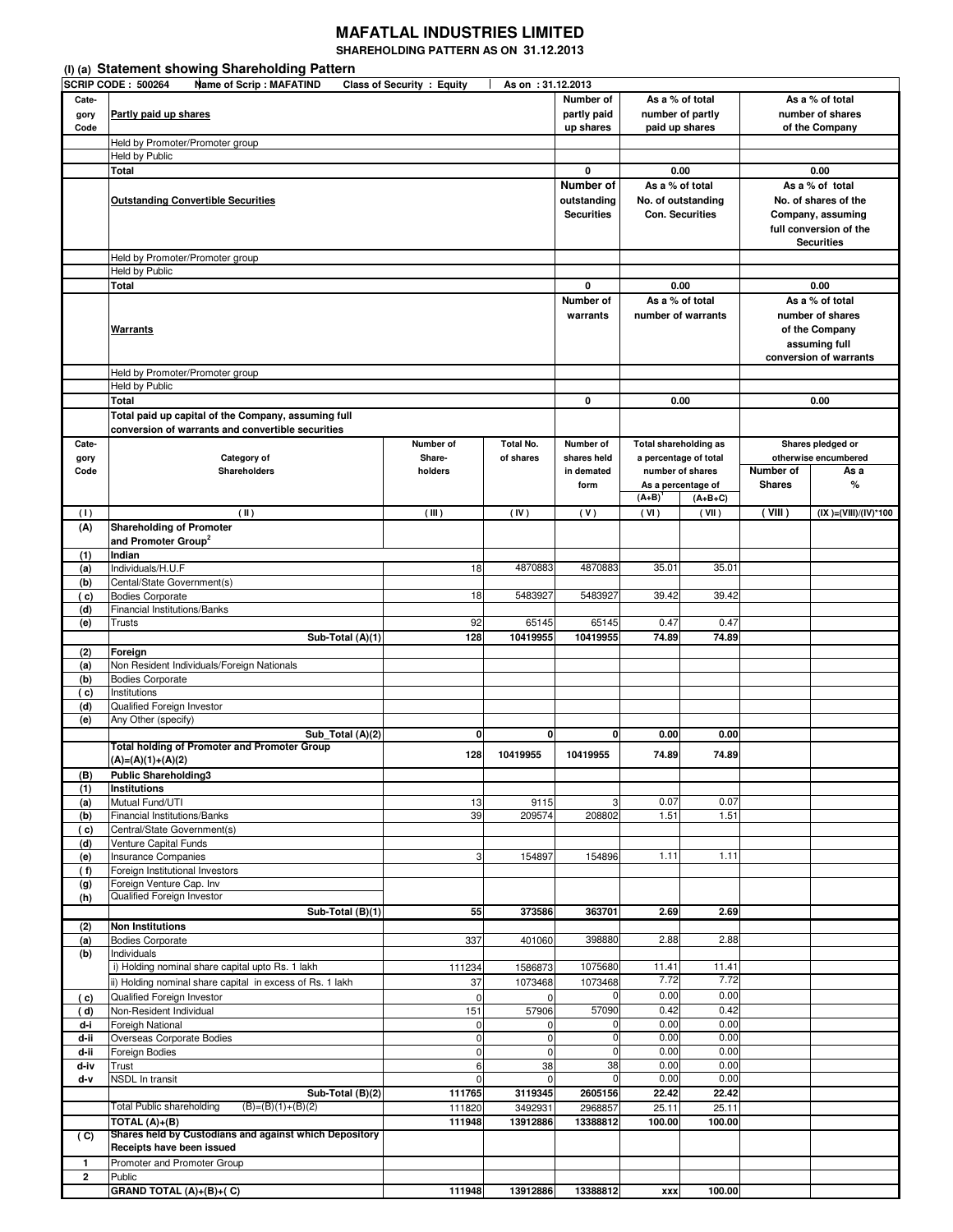**(I) (b) Statement showing holding of securities (including shares,warrants,convertible securities) of persons belonging to the category "Promoter and Promoter Group"**

|                     |                                                                                                   |                               |                            |               |                      |                               |          |                            | (Details) of convertible |                    | <b>Total shares</b>           |
|---------------------|---------------------------------------------------------------------------------------------------|-------------------------------|----------------------------|---------------|----------------------|-------------------------------|----------|----------------------------|--------------------------|--------------------|-------------------------------|
|                     |                                                                                                   | <b>Details of Shares held</b> |                            |               | Encumbered shares(*) |                               |          | <b>Details of warrants</b> |                          | securities         | (including                    |
|                     |                                                                                                   |                               |                            |               |                      |                               |          |                            |                          |                    | underlying<br>shares          |
|                     |                                                                                                   |                               |                            |               |                      |                               |          |                            |                          | As a % of          | assuming full                 |
|                     |                                                                                                   |                               |                            |               |                      | As a % of                     |          | As a % of                  |                          | total number<br>οf | conversion of<br>warrants and |
|                     |                                                                                                   |                               |                            |               |                      | grand total                   |          | total number Number of     |                          | convertible        | convertible                   |
|                     |                                                                                                   |                               | As a % of                  |               |                      | $(A)+(B)+(C)$                 | No of    | of warrants                | convertible              | securities of      | securities as a               |
| Sr.No.              | Name of the shareholder                                                                           | No of Shares<br>held          | grand total<br>(A)+(B)+(C) | <b>Number</b> | As a<br>Percentage   | of sub-<br>clause (I)(a) held | warrants | of the same<br>class       | securities<br>held       | the same<br>class  | % of diluted<br>share capital |
|                     |                                                                                                   |                               |                            |               | $(VI) =$             |                               |          |                            |                          |                    |                               |
| (1)<br>-1           | (II)<br>RUPAL VISHAD MAFATLAL                                                                     | (III)<br>1203465              | (IV)<br>8.65               | (V)           | (V)/(III)*100        | (VII)                         | (VIII)   | (IX)                       | (X)                      | (XI)               | (XII)<br>8.65                 |
| $\overline{2}$      | REKHA HRISHIKESH MAFATLAL                                                                         | 804283                        | 5.78                       |               |                      |                               |          |                            |                          |                    | 5.78                          |
| 3                   | PRIYAVRAT HRISHIKESH MAFATLAL<br>ANJALI HRISHIKESH MAFATLAL                                       | 554232<br>150999              | 3.98                       |               |                      |                               |          |                            |                          |                    | 3.98<br>1.09                  |
| 4<br>5              | AARTI HRISHIKESH MAFATLAL                                                                         | 102512                        | 1.09<br>0.74               |               |                      |                               |          |                            |                          |                    | 0.74                          |
| 6                   | A.N. MAFATLAL KARTA OF A.N.M. HUF 4 MAFATLAL                                                      | 5585                          | 0.04                       |               |                      |                               |          |                            |                          |                    | 0.04                          |
| 7<br>8              | MAITHILI N DESAI<br>AARTI MANISH CHADHA                                                           | 3303<br>1830                  | 0.02<br>0.01               |               |                      |                               |          |                            |                          |                    | 0.02<br>0.01                  |
| 9                   | ANJALI KUNAL AGARWAL                                                                              | 1830                          | 0.01                       |               |                      |                               |          |                            |                          |                    | 0.01                          |
| 10<br>11            | NARENDRA DHARMSINH DESAI<br>P.A.MAFATLAL AS KARTA OF P.A.M. HUF 1 MAFATLAL                        | 1611<br>1455                  | 0.01<br>0.01               |               |                      |                               |          |                            |                          |                    | 0.01<br>0.01                  |
| 12                  | ARVIND N MAFATLAL                                                                                 | 1173                          | 0.01                       |               |                      |                               |          |                            |                          |                    | 0.01                          |
| 13                  | VISHAD P.MAFATLAL PAM HUF1 P MAFATLAL<br>SUSHILABEN ARVIND PRASAD MAFATLAL                        | 455                           | 0.00                       |               |                      |                               |          |                            |                          |                    | 0.00                          |
| 14<br>15            | CHETNA PADMANABH MAFATLAL                                                                         | 297<br>204                    | 0.00<br>0.00               |               |                      |                               |          |                            |                          |                    | 0.00<br>0.00                  |
| 16                  | VISHAD PADMANABH MAFATLAL                                                                         | 1211581                       | 8.71                       |               |                      |                               |          |                            |                          |                    | 8.71                          |
| 17<br>18            | HRISHIKESH ARVIND MAFATLAL<br>HRISHIKESH ARVIND MAFATLAL                                          | 821578<br>4490                | 5.90<br>0.03               |               |                      |                               |          |                            |                          |                    | 5.90<br>0.03                  |
|                     | <b>Sub Total</b>                                                                                  | 4870883                       | 35.01                      |               |                      |                               |          |                            |                          |                    | 35.01                         |
| $\mathbf{1}$        | NAVIN FLUORINE INTERNATIONAL LIMITED                                                              | 1774707                       | 12.76                      |               |                      |                               |          |                            |                          |                    | 12.76                         |
| $\overline{c}$      | ALTAMOUNT PRODUCTS & SERVICES PVT. LTD.                                                           | 1064443                       | 7.65                       |               |                      |                               |          |                            |                          |                    | 7.65                          |
| 3<br>4              | SUKARMA INVESTMENTS PVT. LTD<br><b>NOCIL LIMITED</b>                                              | 839173<br>566320              | 6.03<br>4.07               |               |                      |                               |          |                            |                          |                    | 6.03<br>4.07                  |
| 5                   | MAFATLAL IMPEX PRIVATE LTD                                                                        | 352643                        | 2.53                       |               |                      |                               |          |                            |                          |                    | 2.53                          |
| 6                   | MAFATLAL EXIM PVT. LTD.                                                                           | 357807                        | 2.57                       |               |                      |                               |          |                            |                          |                    | 2.57                          |
| $\overline{7}$<br>8 | SUREMI TRADING PRIVATE LIMITED<br>MAFATLAL IMPEX PRIVATE LIMITED                                  | 414054<br>41085               | 2.98<br>0.30               |               |                      |                               |          |                            |                          |                    | 2.98<br>0.30                  |
| 9                   | ARVI ASSOCIATES PVT LTD                                                                           | 25259                         | 0.18                       |               |                      |                               |          |                            |                          |                    | 0.18                          |
| 10<br>11            | GAYATRI PESTICHEM MFG PVT LTD<br>MAFATLAL EXIM PRIVATE LIMITED                                    | 22305<br>18400                | 0.16<br>0.13               |               |                      |                               |          |                            |                          |                    | 0.16<br>0.13                  |
| 12                  | PAMIL INVESTMENTS PRIVATE LIMITED                                                                 | 4197                          | 0.03                       |               |                      |                               |          |                            |                          |                    | 0.03                          |
| 13                  | SUSHRIPADA INVESTMENTS PRIVATE LIMITED                                                            | 2269                          | 0.02                       |               |                      |                               |          |                            |                          |                    | 0.02                          |
| 14<br>15            | SUREMI TRADING PRIVATE LIMITED<br>SUMIL HOLDINGS PRIVATE LTD                                      | 1225<br>10                    | 0.01<br>0.00               |               |                      |                               |          |                            |                          |                    | 0.01<br>0.00                  |
| 16                  | MILAP TEXCHEM PRIVATE LIMITED                                                                     | 10                            | 0.00                       |               |                      |                               |          |                            |                          |                    | 0.00                          |
| 17<br>18            | MILEKHA TEXCHEM COMPANY PRIVATE LIMITED<br>SHAMIR TEXCHEM PRIVATE LIMITED                         | 10<br>10                      | 0.00<br>0.00               |               |                      |                               |          |                            |                          |                    | 0.00<br>0.00                  |
|                     | <b>Sub Total</b>                                                                                  | 5483927                       | 39.42                      |               |                      |                               |          |                            |                          |                    | 39.42                         |
| $\mathbf{1}$        | SHETH MAFATLAL GAGALBHAI FOUNDATION TRUSTNO 2                                                     | 786                           | 0.01                       |               |                      |                               |          |                            |                          |                    | 0.01                          |
| 2<br>3              | SHETH MAFATLAL GAGALBHAI FOUNDATION TRUSTNO.3<br>SHETH MAFATLAL GAGALBHAI FOUNDATION TRUST NO 10  | 786<br>786                    | 0.01<br>0.01               |               |                      |                               |          |                            |                          |                    | 0.01<br>0.01                  |
| $\overline{4}$      | SHETH MAFATLAL GAGALBHAI FOUNDATION TRUST NO 9                                                    | 786                           | 0.01                       |               |                      |                               |          |                            |                          |                    | 0.01                          |
| 5<br>6              | SHETH MAFATLAL GAGALBHAI FOUNDATION TRUST NO22<br>SHETH MAFATLAL GAGALBHAI FOUNDATION TRUST NO 20 | 786<br>786                    | 0.01<br>0.01               |               |                      |                               |          |                            |                          |                    | 0.01<br>0.01                  |
| 7                   | SHETH MAFATLAL GAGALBHAI FOUNDATION TRUST NO 5                                                    | 786                           | 0.01                       |               |                      |                               |          |                            |                          |                    | 0.01                          |
| 8                   | SHETH MAFATLAL GAGALBHAI FOUNDATION TRUST NO 7                                                    | 786                           | 0.01                       |               |                      |                               |          |                            |                          |                    | 0.01                          |
| 9                   | SHRI HRISHIKESH ARVIND MAFATLAL PUBLIC<br>CHARITABLE TRUST NO 1                                   | 786                           | 0.01                       |               |                      |                               |          |                            |                          |                    | 0.01                          |
| 10                  | SHRI ARVIND N MAFATLAL PUBLIC CHARITABLE TRUST                                                    | 786                           | 0.01                       |               |                      |                               |          |                            |                          |                    | 0.01                          |
| 11                  | NO 7<br>SHRI ARVIND N MAFATLAL PUBLIC CHARITABLE TRUST                                            | 786                           | 0.01                       |               |                      |                               |          |                            |                          |                    | 0.01                          |
|                     | NO 6                                                                                              |                               |                            |               |                      |                               |          |                            |                          |                    |                               |
| 12                  | SHRI PADMANABH ARVIND MAFATLAL PUBLIC<br>CHARITABLE TRUST NO 1                                    | 786                           | 0.01                       |               |                      |                               |          |                            |                          |                    | 0.01                          |
| 13                  | SHRI PADMANABH ARVIND MAFATLAL PUBLIC                                                             | 786                           | 0.01                       |               |                      |                               |          |                            |                          |                    | 0.01                          |
|                     | <b>CHARITABLE TRUST NO 2</b>                                                                      |                               |                            |               |                      |                               |          |                            |                          |                    |                               |
| 14                  | SHRI PADMANABH ARVIND MAFATLAL PUBLIC<br>CHARITABLE TRUST NO 3                                    | 786                           | 0.01                       |               |                      |                               |          |                            |                          |                    | 0.01                          |
| 15                  | NAVINCHANDRA MAFATLAL CHARITY TRUST NO 11                                                         | 786                           | 0.01                       |               |                      |                               |          |                            |                          |                    | 0.01                          |
| 16<br>17            | NAVINCHANDRA MAFATLAL CHARITY TRUST NO 2<br>NAVINCHANDRA MAFATLAL CHARITY TRUST NO 3              | 786<br>786                    | 0.01<br>0.01               |               |                      |                               |          |                            |                          |                    | 0.01<br>0.01                  |
| 18                  | NAVINCHANDRA MAFATLAL CHARITY TRUST NO 6                                                          | 786                           | 0.01                       |               |                      |                               |          |                            |                          |                    | 0.01                          |
| 19                  | NAVINCHANDRA MAFATLAL CHARITY TRUST NO 12                                                         | 786                           | 0.01                       |               |                      |                               |          |                            |                          |                    | 0.01                          |
| 20<br>21            | NAVINCHANDRA MAFATLAL CHARITY TRUST NO 13<br>NAVINCHANDRA MAFATLAL CHARITY TRUST NO 15            | 786<br>786                    | 0.01<br>0.01               |               |                      |                               |          |                            |                          |                    | 0.01<br>0.01                  |
| 22                  | SHRI PRANSUKHLAL CHARITY TRUST NO 3                                                               | 786                           | 0.01                       |               |                      |                               |          |                            |                          |                    | 0.01                          |
| 23<br>24            | SHRI PRANSUKHLAL CHARITY TRUST NO 2<br>NAVINCHANDRA MAFATLAL CHARITY TRUST NO 4                   | 786<br>786                    | 0.01<br>0.01               |               |                      |                               |          |                            |                          |                    | 0.01<br>0.01                  |
| 25                  | NAVINCHANDRA MAFATLAL CHARITY TRUST NO 7                                                          | 786                           | 0.01                       |               |                      |                               |          |                            |                          |                    | 0.01                          |
| 26                  | NAVINCHANDRA MAFATLAL CHARITY TRUST NO 14<br>NAVINCHANDRA MAFATLAL CHARITY TRUST NO 5             | 786                           | 0.01                       |               |                      |                               |          |                            |                          |                    | 0.01                          |
| 27<br>28            | SHRI ARVIND N MAFATLAL PUBLIC CHARITABLE TRUST                                                    | 786<br>786                    | 0.01<br>0.01               |               |                      |                               |          |                            |                          |                    | 0.01<br>0.01                  |
|                     | <b>NO2</b>                                                                                        |                               |                            |               |                      |                               |          |                            |                          |                    |                               |
| 29                  | SHRI PADMANABH ARVIND MAFATLAL PUBLIC<br>CHARITABLE TRUST NO 4                                    | 786                           | 0.01<br>0.00               |               |                      |                               |          |                            |                          |                    | 0.01                          |
| 30                  | SHRI PADMANABH ARVIND MAFATLAL PUBLIC                                                             | 786                           | 0.01                       |               |                      |                               |          |                            |                          |                    | 0.01                          |
| 31                  | CHARITABLE TRUST NO 5<br>NAVINCHANDRA MAFATLAL CHARITY TRUST NO 9                                 | 786                           | 0.01                       |               |                      |                               |          |                            |                          |                    | 0.01                          |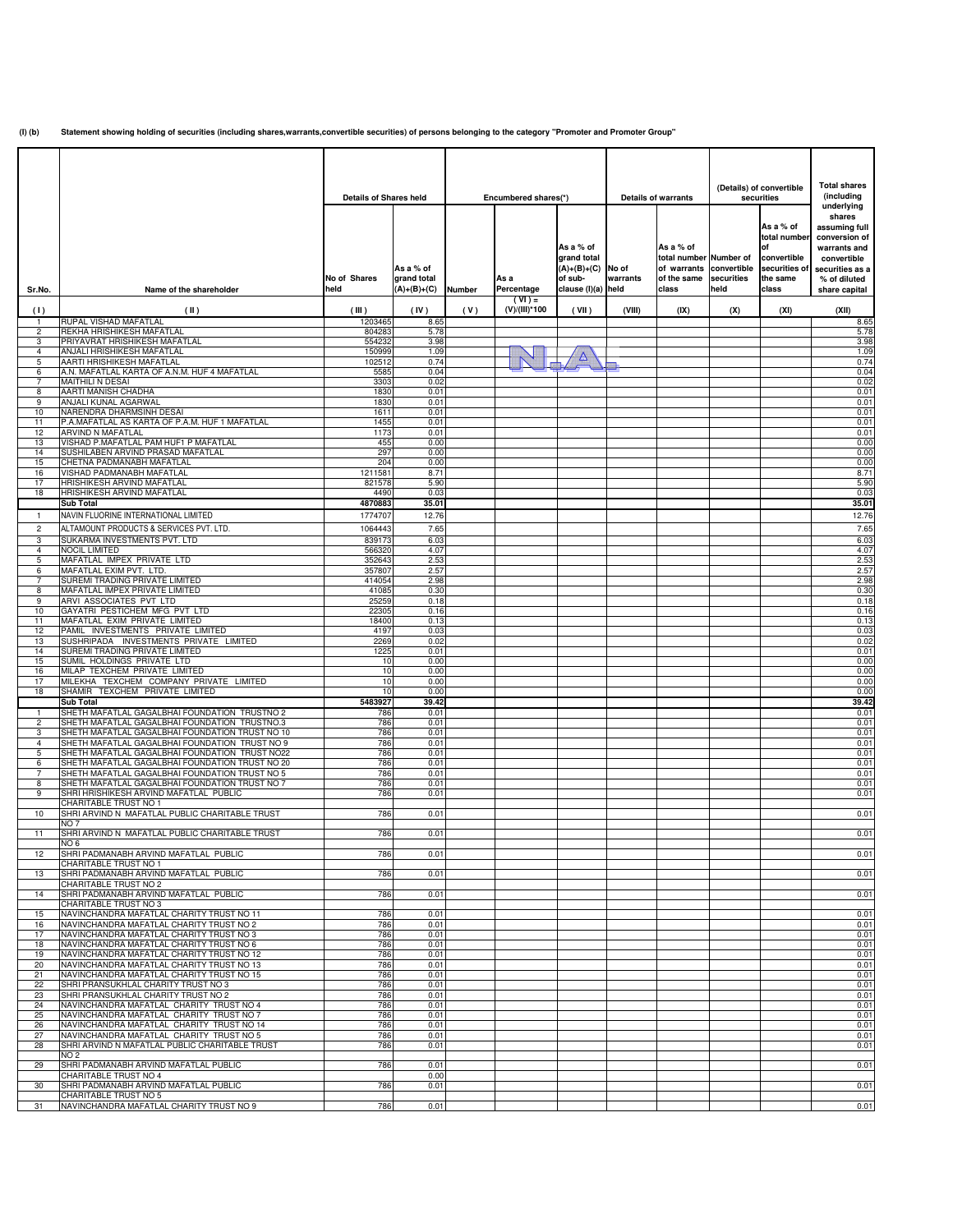| 32       | SHETH MAFATLAL GAGALBHAI FOUNDATION TRUST NO 12                                                                     | 786               | 0.01          |  |  |  | 0.01          |
|----------|---------------------------------------------------------------------------------------------------------------------|-------------------|---------------|--|--|--|---------------|
| 33       | SHETH MAFATLAL GAGALBHAI FOUNDATION TRUST NO 13                                                                     | 786               | 0.01          |  |  |  | 0.01          |
| 34<br>35 | SHETH MAFATLAL GAGALBHAI FOUNDATION TRUST NO 6<br>SHRI HRISHIKESH ARVIND MAFATLAL PUBLIC                            | 786<br>786        | 0.01<br>0.01  |  |  |  | 0.01<br>0.01  |
|          | CHARITABLE TRUST NO 2                                                                                               |                   |               |  |  |  |               |
| 36       | SHETH MAFATLAL GAGALBHAI FOUNDATION TRUST NO 8                                                                      | 786               | 0.01          |  |  |  | 0.01          |
| 37       | SHRI HRISHIKESH ARVIND MAFATLAL PUBLIC<br>CHARITABLE TRUST NO 3                                                     | 786               | 0.01          |  |  |  | 0.01          |
| 38       | SHRI HRISHIKESH ARVIND MAFATLAL PUBLIC                                                                              | 786               | 0.01          |  |  |  | 0.01          |
|          | CHARITABLE TRUST NO 4<br>SHRI HRISHIKESH ARVIND MAFATLAL PUBLIC                                                     |                   | 0.01          |  |  |  |               |
| 39       | CHARITABLE TRUST NO 5                                                                                               | 786               |               |  |  |  | 0.01          |
| 40       | SETH MAFATLAL GAGALBHAI FOUNDATION TRUST NO 11                                                                      | 786               | 0.01          |  |  |  | 0.01          |
| 41       | SHRI ARVIND N MAFATLAL PUBLIC CHARITABLE TRUST<br>NO 8                                                              | 786               | 0.01          |  |  |  | 0.01<br>0.00  |
| 42       | SHRI ARVIND N MAFATLAL PUBLIC CHARITABLE TRUST                                                                      | 786               | 0.01          |  |  |  | 0.01          |
|          | NO 5                                                                                                                |                   |               |  |  |  |               |
| 43       | SHRI ARVIND N MAFATLAL PUBLIC CHARITABLE TRUST<br>NO 4                                                              | 786               | 0.01          |  |  |  | 0.01          |
| 44       | SHRI PRANSUKHLAL CHARITY TRUST NO 5                                                                                 | 786               | 0.01          |  |  |  | 0.01          |
| 45<br>46 | SHRI PRANSUKHLAL CHARITY TRUST NO 4<br>SHRI HRISHIKESH ARVIND MAFATLAL PUBLIC                                       | 786<br>786        | 0.01<br>0.01  |  |  |  | 0.01<br>0.01  |
|          | CHARITBALE TRUST NO 6                                                                                               |                   |               |  |  |  |               |
| 47       | SETH MAFATLAL GAGALBHAI FOUNDATION TRUST N0.4                                                                       | 786               | 0.01          |  |  |  | 0.01          |
| 48<br>49 | NAVINCHANDRA MAFATLAL CHARITY TRUST N0 8<br>NAVINCHANDRA MAFATLAL CHARITY TRUST N0 10                               | 786<br>786        | 0.01<br>0.01  |  |  |  | 0.01<br>0.01  |
| 50       | SHRI ARVIND N MAFATLAL PUBLIC CHARITABLE TRUST                                                                      | 786               | 0.01          |  |  |  | 0.01          |
| 51       | SETH MAFATLAL GAGALBHAI FOUNDATION TRUST N0 14                                                                      | 786               | 0.01          |  |  |  | 0.01          |
| 52<br>53 | SETH MAFATLAL GAGALBHAI FOUNDATION TRUST N0 17<br>SETH MAFATLAL GAGALBHAI FOUNDATION TRUST N0 16                    | 786<br>786        | 0.01<br>0.01  |  |  |  | 0.01<br>0.01  |
| 54       | SHRI ARVIND N MAFATLAL PUBLIC CHARITABLE TRUST                                                                      | 786               | 0.01          |  |  |  | 0.01          |
| 55       | N03<br>SHETH MAFATLAL GAGALBHAI FOUNDATION TRUST                                                                    |                   | 0.01          |  |  |  | 0.01          |
|          | NO.19                                                                                                               | 786               |               |  |  |  |               |
| 56       | SHRI PRANSUKHLAL CHARITY TRUST NO 6                                                                                 | 786               | 0.01          |  |  |  | 0.01          |
| 57<br>58 | SHETH MAFATLAL GAGALBHAI FOUNDATION TRUST NO 21<br>SHRI PRANSUKHLAL CHARITY TRUST                                   | 786<br>786        | 0.01<br>0.01  |  |  |  | 0.01<br>0.01  |
| 59       | SHETH MAFATLAL GAGALBHAI FOUNDATION TRUST NO 18                                                                     | 786               | 0.01          |  |  |  | 0.01          |
| 60       | SHETH MAFATLAL GAGALBHAI FOUNDATION TRUST NO 15                                                                     | 786               | 0.01          |  |  |  | 0.01          |
| 61       | SHRI PADMANABH ARVIND MAFATLAL PUBLIC<br><b>CHARITABLE TRUST NO 6</b>                                               | 786               | 0.01          |  |  |  | 0.01          |
| 62       | MRS SUSHILA ARVIND MAFATLAL PUBLIC CHARITABLE                                                                       | 624               | 0.00          |  |  |  | 0.00          |
|          | TRUST NO 1<br>MRS SUSHILA ARVIND MAFATLAL PUBLIC CHARITABLE                                                         | 624               | 0.00          |  |  |  | 0.00          |
| 63       | TRUST NO 2                                                                                                          |                   |               |  |  |  | 0.00          |
| 64       | MRS SUSHILA ARVIND MAFATLAL PUBLIC CHARITABLE                                                                       | 624               | 0.00          |  |  |  | 0.00          |
| 65       | TRUST NO 3<br>VISHAD PADMANABH MAFATLAL PUBLIC CHARITABLE                                                           | 624               | 0.00          |  |  |  | 0.00          |
|          | TRUST NO 4                                                                                                          |                   |               |  |  |  |               |
| 66       | MRS REKHA HRISHIKESH MAFATLAL PUBLIC CHARITABLE                                                                     | 624               | 0.00          |  |  |  | 0.00          |
| 67       | TRUST NO 1<br>MRS REKHA HRISHIKESH MAFATLAL PUBLIC CHARITABLE                                                       | 624               | 0.00          |  |  |  | 0.00          |
|          | TRUST NO 5                                                                                                          |                   |               |  |  |  |               |
| 68       | MRS REKHA HRISHIKESH MAFATLAL PUBLIC CHARITABLE<br>TRUST NO 4                                                       | 624               | 0.00          |  |  |  | 0.00          |
| 69       | MRS REKHA HRISHIKESH MAFATLAL PUBLIC CHARITABLE                                                                     | 624               | 0.00          |  |  |  | 0.00          |
|          | TRUST NO 3                                                                                                          |                   |               |  |  |  |               |
| 70       | MRS REKHA HRISHIKESH MAFATLAL PUBLIC CHARITABLE<br>TRUST NO 2                                                       | 624               | 0.00          |  |  |  | 0.00          |
| 71       | MRS SUSHILA ARVIND MAFATLAL PUBLIC CHARITABLE                                                                       | 624               | 0.00          |  |  |  | 0.00          |
|          | TRUST N0.4                                                                                                          |                   |               |  |  |  |               |
| 72       | MRS.SUSHILA ARVIND MAFATLAL PUBLIC CHARITABLE<br>TRUST N0.5                                                         | 624               | 0.00          |  |  |  | 0.00          |
| 73       | MRS MILONI PADMANABH MAFATLAL PUBLIC CHARITABLE                                                                     | 624               | 0.00          |  |  |  | 0.00          |
| 74       | TRUST NO 1<br>MRS MILONI PADMANABH MAFATLAL PUBLIC CHARITABLE                                                       | 624               | 0.00          |  |  |  | 0.00          |
|          | TRUST NO 2                                                                                                          |                   |               |  |  |  |               |
| 75       | MRS MILONI PADMANABH MAFATLAL PUBLIC CHARITABLE                                                                     | 624               | 0.00          |  |  |  | 0.00          |
| 76       | TRUST NO 4<br>VISHAD P MAFATLAL PUBLIC CHARITABLE TRUST N0.1                                                        | 624               | 0.00          |  |  |  | 0.00          |
| 77       | MRS MILONI PADMANABH MAFATLAL PUBLIC CHARITABLE                                                                     | 624               | 0.00          |  |  |  | 0.00          |
| 78       | TRUST NO.3<br>VISHAD PADMANABH MAFATLAL PUBLIC CHARITABLE                                                           | 624               | 0.00          |  |  |  | 0.00          |
|          | TRUST NO 2                                                                                                          |                   |               |  |  |  |               |
| 79       | VISHAD PADMANABH MAFATLAL PUBLIC CHARITABLE                                                                         | 624               | 0.00          |  |  |  | 0.00          |
| 80       | TRUST NO-3<br>SHRI PADMAKESH PUBLIC CHARITY TRUST NO 4                                                              | 542               | 0.00          |  |  |  | 0.00          |
| 81       | SHRI PADMAKESH PUBLIC CHARITY TRUST NO 3                                                                            | 542               | 0.00          |  |  |  | 0.00          |
| 82       | SHRI PADMAKESH PUBLIC CHARITY TRUST NO 2                                                                            | 542<br>542        | 0.00<br>0.00  |  |  |  | 0.00          |
| 83<br>84 | SHRI PADMAKESH PUBLIC CHARITY TRUST NO 1<br>SHRI RISHIPAD PUBLIC CHARITY TRUST N0 3                                 | 542               | 0.00          |  |  |  | 0.00<br>0.00  |
| 85       | SHRI RISHIPAD PUBLIC CHARITY TRUST N0 2                                                                             | 542               | 0.00          |  |  |  | 0.00          |
| 86<br>87 | SHRI RISHIPAD PUBLIC CHARITY TRUST N0 4<br>SHRI RISHIPAD PUBLIC CHARITY TRUST N0.1                                  | 542<br>542        | 0.00<br>0.00  |  |  |  | 0.00<br>0.00  |
| 88       | MRS. VIJAYALAXMI NAVINCHANDRA MAFATLAL PUBLIC                                                                       | 393               | 0.00          |  |  |  | 0.00          |
|          | CHARITY TRUST NO 16                                                                                                 |                   |               |  |  |  |               |
| 89       | MRS VIJAYALAXMI NAVINCHANDRA MAFATLAL PUBLIC<br>CHARITY TRUST NO 19                                                 | 393               | 0.00          |  |  |  | 0.00          |
| 90       | MRS VIJAYALAXMI NAVINCHANDRA MAFATLAL PUBLIC                                                                        | 393               | 0.00          |  |  |  | 0.00          |
| 91       | CHARITY TRUST NO 20<br>MAITHILIBEN N DESAI                                                                          | 256               | 0.00          |  |  |  | 0.00          |
| 92       | MRS MILONI PADMANABH MAFATLAL PUBLIC CHARITABLE                                                                     | 196               | 0.00          |  |  |  | 0.00          |
|          | TRUST NO 5                                                                                                          |                   |               |  |  |  |               |
|          | <b>Sub Total</b><br><b>TOTAL</b>                                                                                    | 65145<br>10419955 | 0.47<br>74.89 |  |  |  | 0.47<br>74.89 |
|          | (*) The term "encumbrance" has the same meaning as assigned to it in regulation 28(3) of the SAST Regulations, 2011 |                   |               |  |  |  |               |